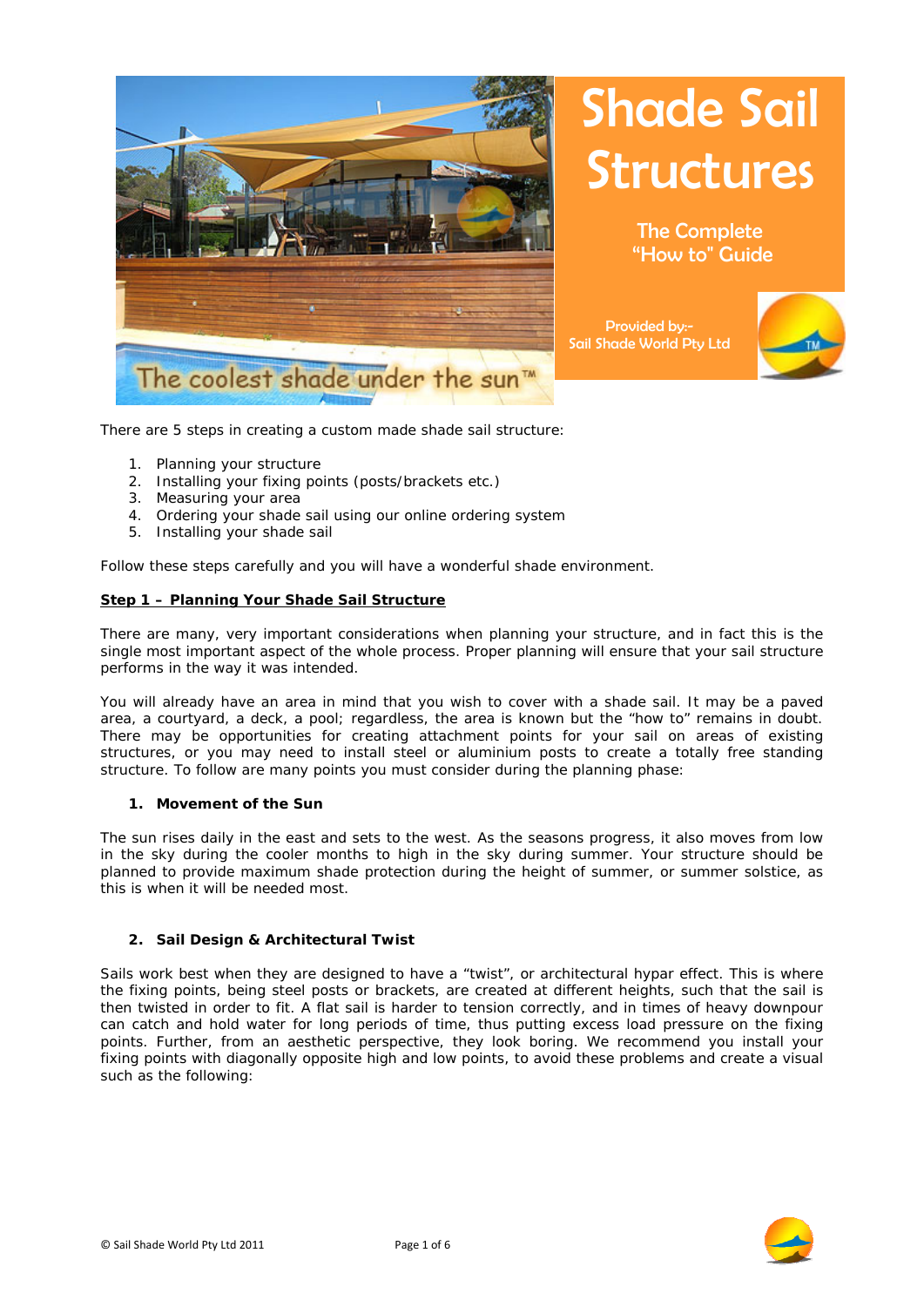

A comprehensive range of sail structures that we have created is available for viewing online at our website www.sailshadeworld.com and we encourage you to visit our Product Gallery to help you with some design ideas.

# **3. Sail Size**

You may have noted in the pictures above that the sail is actually smaller than the area between the columns. In order to fully tension the shade sail, we require a space between the sail and fixing points for rigging tensioners, and also catenary curves in the sides of the sail. For larger sails, these tension gaps and catenary curves need to be quite large, to ensure maximum tension and thus maximum longevity of the sail. For this reason, we strongly recommend that you install your fixing points reasonably further apart from each other than the actual shaded area you desire. As a general rule, your sail will begin about 300mm (12") away from the fixing point, although this varies depending on the size of your sail.

# **4. Fixing to Existing Structures**

Caution is imperative when considering fixing to existing structures, such as your house. In instances of poor weather and strong winds, the loads placed on fixings by the sail are enormous, and should not be underestimated. To ensure that your existing structure is adequate to handle such loads, you may need to consult a local engineer or qualified builder. For the best safety practises, you should remove your sail when high wind conditions are forecast.

# **5. Steel vs. Timber**

We recommend you use steel or aluminium posts, and not timber posts, for your sail structure. Steel is stronger, will not overly deflect (i.e. bend from the ground up), and will not rot. Rust factors can be compensated by using galvanised steel or aluminium. Note that steel is inherently stronger than aluminium, and thus is typically cheaper to obtain, however this does vary from country to country.

That said, if you are prepared to remove your sail periodically, or to have it up only temporarily on necessary occasions, then many of our customers have successfully used timber posts.

# **6. Post Footings**

Required footing sizes vary dependant on the size of the structure and the height of the post out of the ground. An old conservative engineering principal is "1 third in, 2 thirds out", which means posts out of the ground by 2400mm (8') need to be at least 1200mm (4') into the ground. This is typically considered conservative, however we recommend you strongly consider this principal, as correcting a post that has been leant over in high winds due to an undersized footing is a difficult, sometimes impossible, job. Even a small movement of your footing will also compromise the ability to tension the sail, thus reducing the likelihood of maximum longevity. If you are digging through land fill or raised garden beds, these depths should not be included in the overall depth of the footing. An ideal situation follows:

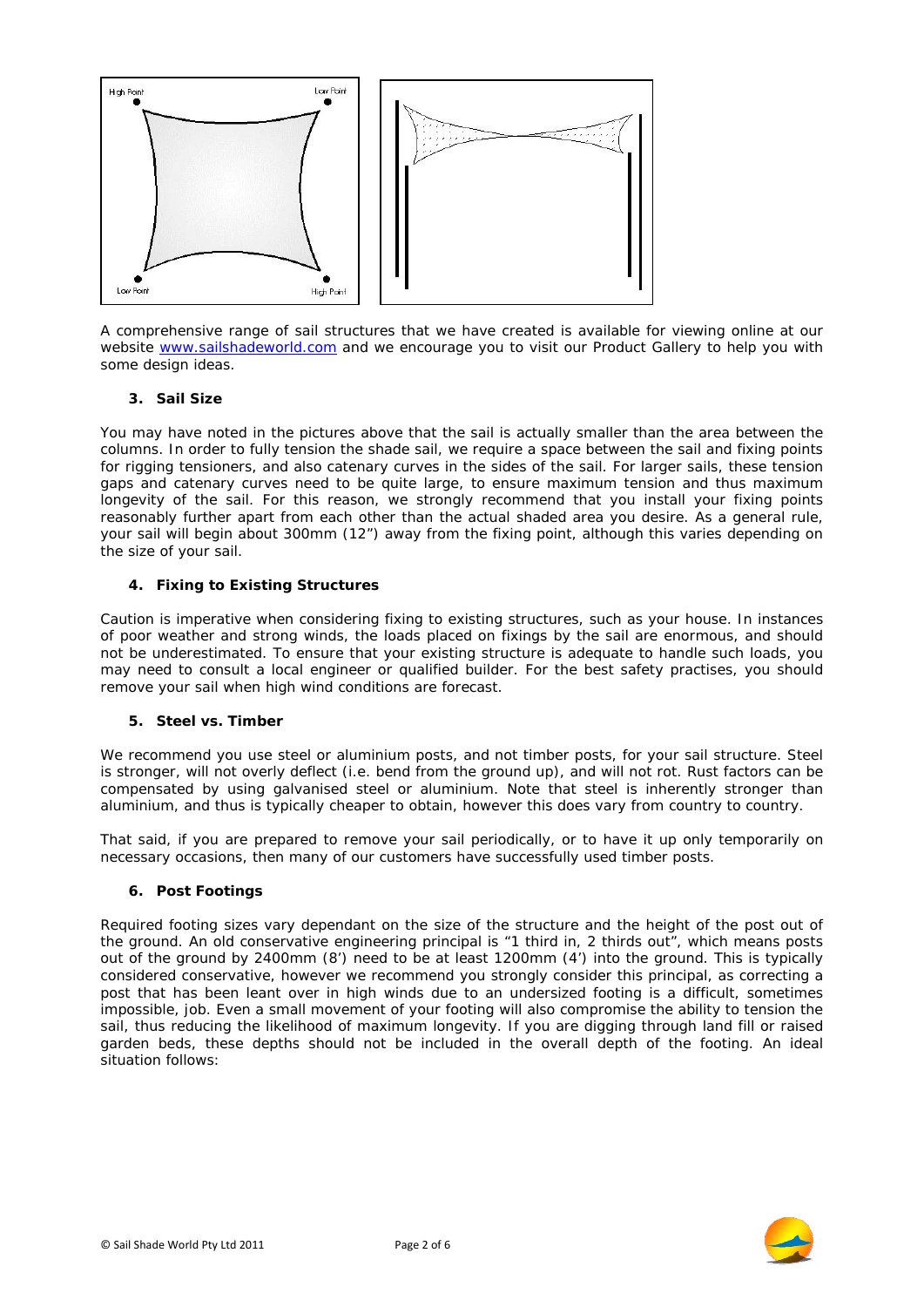

As a general rule, hole diameters should be around 350mm (1'2"), however increasing as column sizes increase. Depth, however, is the most important factor.

# **7. Underground Services**

Ensure your area is clear of underground services, such as sewage and water plumbing, or electrical cabling, prior to digging holes for your footings. Damages to services can be dangerous, and expensive to correct. Consider a services search prior to digging if you do not have plans of underground services available.

# **8. Local Authorities**

You should also check with your local authorities as to relevant building regulations that may be a factor in your development of a shade sail structure.

Once you have properly planned your shade sail structure, it is time to move on to the first of the installation phases – installing your fixing points.

# **Step 2 - Installing Your Fixing Points**

Once you have resolved the issues raised in step 1, it is time to install your fixing points. As previously stated, never underestimate the importance of being conservative with your footing dimensions – a well installed shade sail will last many years, and become a very cost effective means of shading any area. Also, take extreme care in fixing to existing structures, as mentioned in Step 1 above. The more conservative you are in these earlier phases, the longer the life of the sail structure you build.

# **Step 3 – Measuring Your Area**

You may have noted from our "Shade Sail Quotes" feature on our website (www.sailshadeworld.com) that in order to manufacture a quality shade sail, we require quite comprehensive measurements from our customers. In "triangulating" the sail construction, we automatically take into account the variances in fixing heights and necessary angles to best create your product. This includes diagonal measurements as shown on our guides. It would not be possible to properly create your shade sail without these measurements, and we strongly advise that you spend the necessary time to obtain these measurements thoroughly and correctly.

Use our template (refer the last page of this guide) that corresponds to our 3 sided, 4 sided, 5 sided, or 6 sided sail diagrams as shown on the "Shade Sail Quotes" feature of our website. Take the relevant measurements, from fixing lug to fixing lug, and write them on our template. Do not forget to take the diagonals as we require them. Once you have your measures, you simply need to visit the website and follow the processes as outlined below.

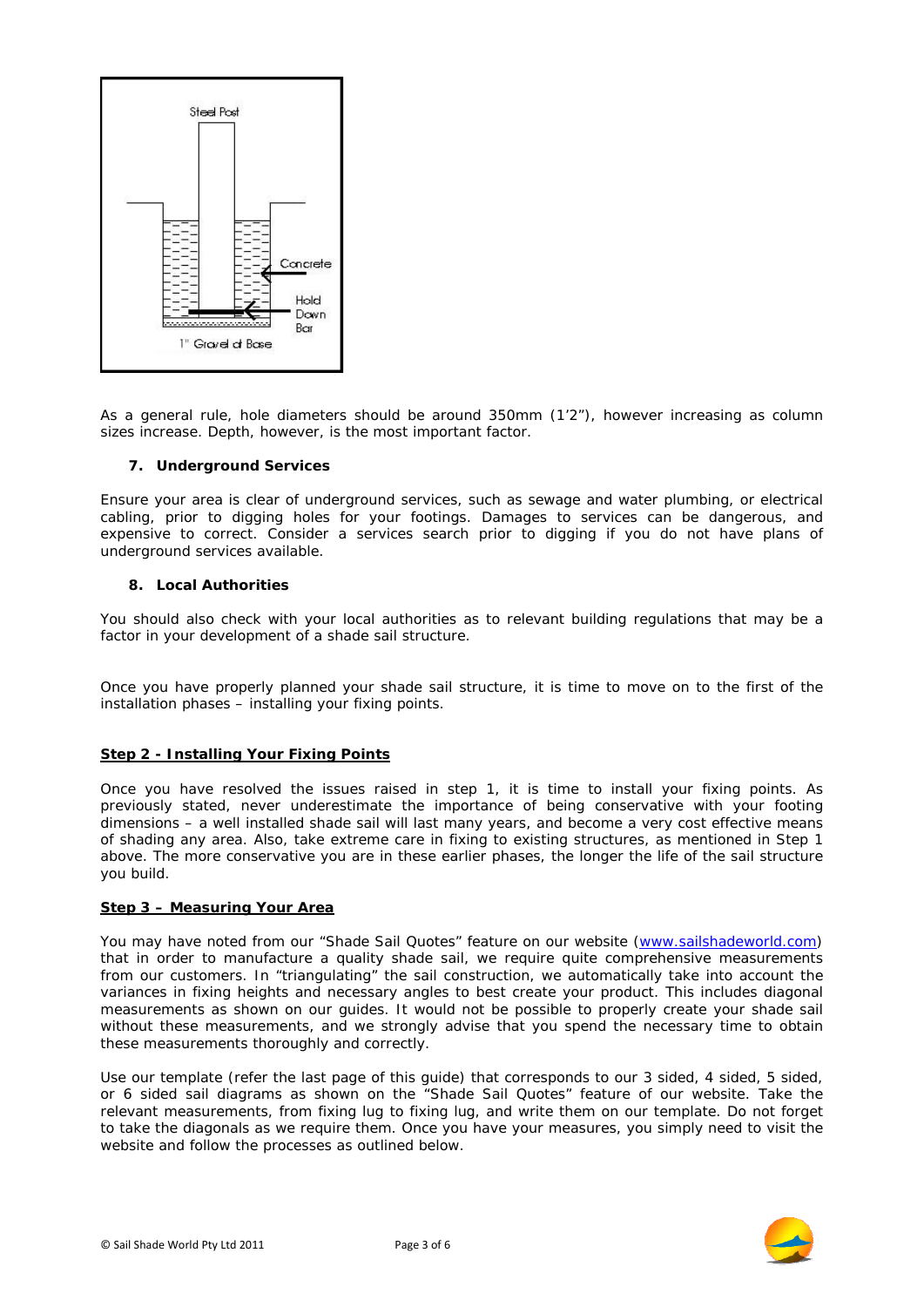# **Step 4 – Ordering Your Shade Sail**

We have developed the world leading system for you to obtain instant online quotations and order your shade sail. No waiting for sales representatives to contact you with a price, our system will generate a quotation for you instantly, including worldwide delivery to your door.

In our "Shade Sail Quotes" section, simply enter your measurements, your required fabric colour, and your selection of stainless steel fittings or none, and you will have a custom made shade sail quotation in seconds. A copy of the quotation will even be instantly emailed to your inbox. This is a feature offered to you exclusively by Shade Sail World and our global distributors.

Proceeding with your order is simple. Visit our "Special Orders" page, enter your quotation number and details as requested, follow the online prompts that take you through our payment gateway, and you will soon be relaxing comfortably under your magnificent shade sail structure.

# **Step 5 – Installing Your Shade Sail**

Once your sail is fabricated to our highest quality standards and sent to you, the installation process is eminent. This process is also extremely important in ensuring maximum longevity of your product. We recommend you follow these steps:

#### **1. Lay out and attach your components**

If you ordered fittings (not available of the shade-sails.com site) Each sail point will have a combination of shackles and turnbuckles. Unwind the turnbuckles to full extension, and use the shackles to connect the turnbuckle to the sail corner points.

#### **2. Attach your sail**

Fix your turnbuckle (which is already attached to your sail) to the relevant fixing lug on your fixing points. At this stage, leave the turnbuckles fully unwound, until all points have been attached. Move from point to point until all points of the sail are fixed as required. *NOTE:* In the manufacturing process, we have allowed for the fact that the fabric may stretch. This means that considerable force will be needed to wrench up the last points to get them close to the fixing points. We guarantee that this is the best way to manufacture your product, even when you think your sail may have been constructed too small. We recommend you consider creating a quasi-pulley effect to pull the last points up. This is done by tying rope onto your sail corner point, and looping it back and forth to the relevant fixing point



You may have access to purpose built pulley systems such as block and tackle, and if so we recommend you use them. Continue this process until all fixing points are in place. Your turnbuckles should still be fully unwound.

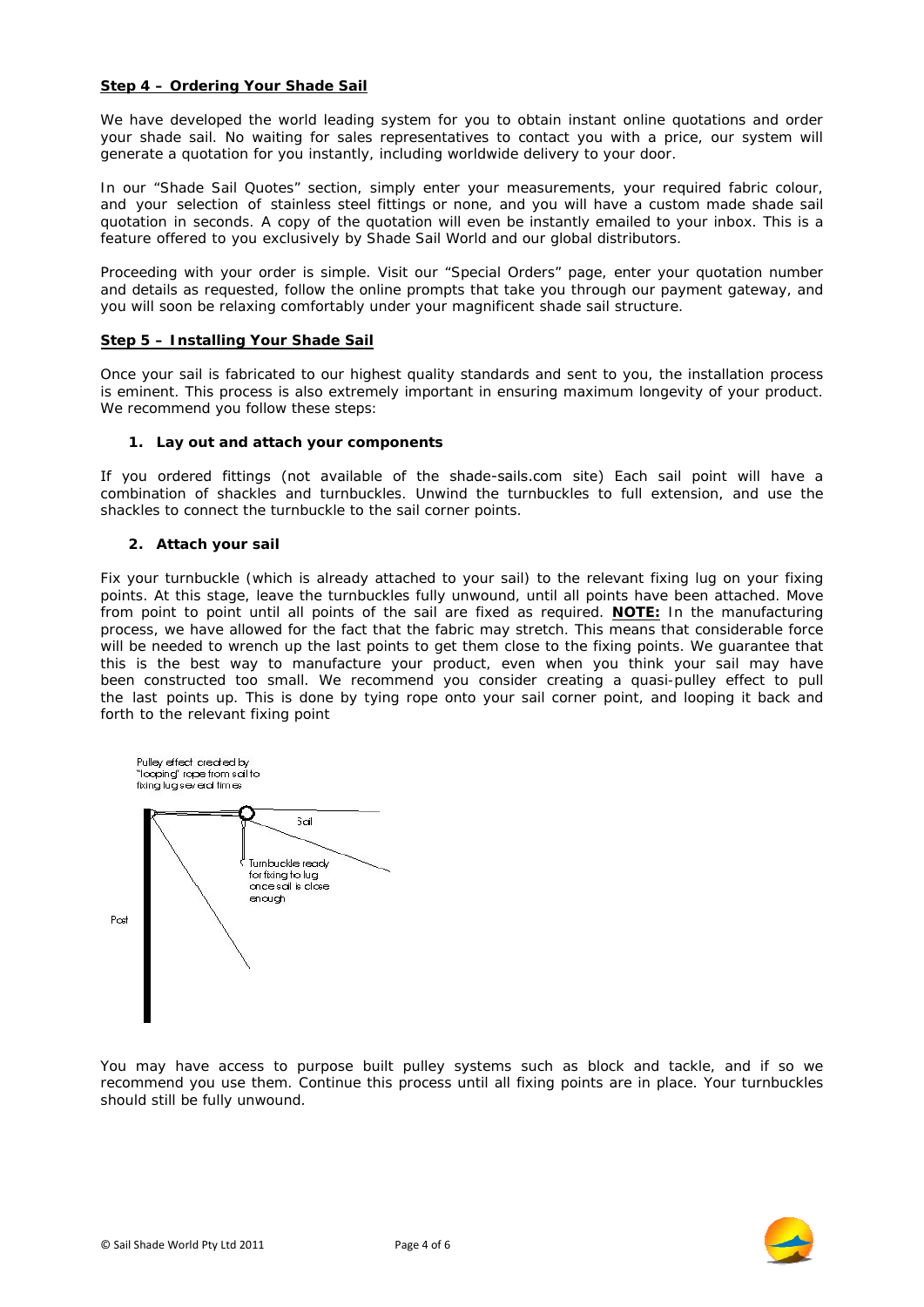# **3. Tension your turnbuckles**

Now simply move around from point to point, and tension each of the turnbuckles as required. As previously mentioned, the longevity of your sail product is dependant almost completely on how well you maintain tension in the sail. The sail materials, perimeter webbings, and corner fixings are designed to be placed under very heavy load, so do not be too afraid to pull the sail up extremely tight.

Note that if you are using your sail for temporary purposes only, and will be installing it and removing it on regular occasions, the tension aspect for longevity is not as crucial. However, should the day be a little windy, try to maintain as much tension as possible, as the constant gusty movement of the sail could eventually damage the corners and compromise the whole structure.

And that's it! Your custom made shade sail area is now completed, so sit back, relax, and enjoy.

# **Measuring Guidelines**

The final page of this guide is a measurement facility to guide you through the measurement process. Please complete the information as accurately as possible, as this will enable us to manufacture a perfect sail for your area.

Please note that we require all measurements be entered in MILLIMETRES or INCHES, depending on the common method used in your country. You may need to refer to the website to determine exactly which measurements are required.

If for some reason that's a little confusing, feel free to use our "Questions" area in the website to send us your measurements, however you have taken them and understand them best, and we will do the conversion and advise accordingly.

We are only here to serve you, the customer, so please tell us what we can do to assist in the overall process.

Your shape will not necessarily be exactly as per the following, however please select the visual diagram that best represents how many sides your sail has. The measurement of the diagonals as marked enables us to plot your sail and cut it accordingly.



# **Measuring Guide**